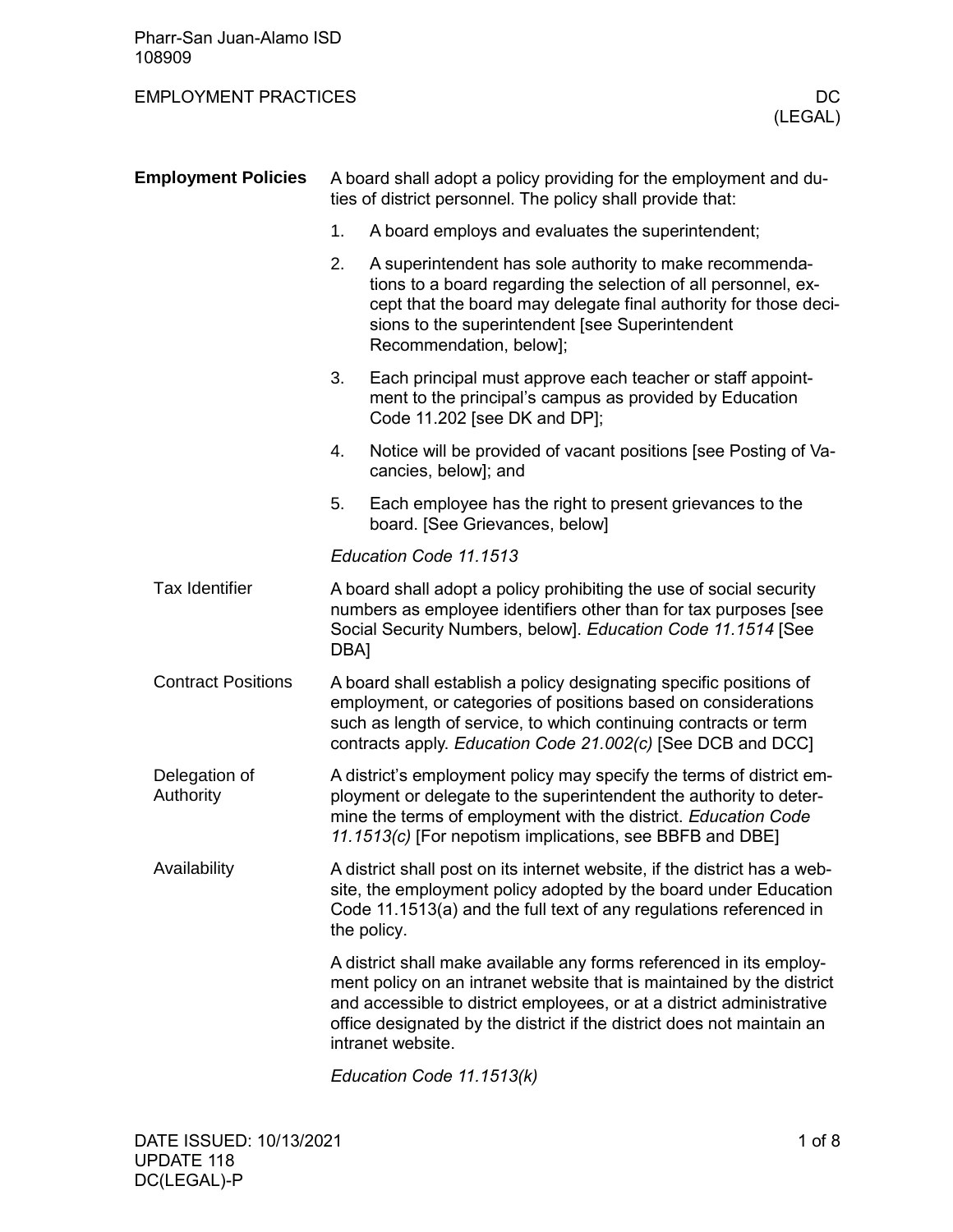| Pharr-San Juan-Alamo ISD<br>108909      |                                                                                                                                                                                                                                                                                                                                                                                                                                                                                                                                                                                       |    |     |                                                                                            |
|-----------------------------------------|---------------------------------------------------------------------------------------------------------------------------------------------------------------------------------------------------------------------------------------------------------------------------------------------------------------------------------------------------------------------------------------------------------------------------------------------------------------------------------------------------------------------------------------------------------------------------------------|----|-----|--------------------------------------------------------------------------------------------|
| <b>EMPLOYMENT PRACTICES</b>             |                                                                                                                                                                                                                                                                                                                                                                                                                                                                                                                                                                                       |    |     | DC.<br>(LEGAL)                                                                             |
| <b>Internal Auditor</b>                 | If a district employs an internal auditor, the board shall select the<br>internal auditor and the internal auditor shall report directly to the<br>board. Education Code 11.170 [See CFC]                                                                                                                                                                                                                                                                                                                                                                                             |    |     |                                                                                            |
| Superintendent<br><b>Recommendation</b> | A board may accept or reject a superintendent's recommendation<br>regarding the selection of district personnel and shall include the<br>board's acceptance or rejection in the minutes of the board's open<br>meeting, in the certified agenda or tape recording of a closed meet-<br>ing, or in the recording required under Government Code 551.125<br>or 551.127, as applicable. If a board rejects a superintendent's rec-<br>ommendation, the superintendent shall make alternative recom-<br>mendations until the board accepts a recommendation. Education<br>Code 11.1513(b) |    |     |                                                                                            |
| <b>Posting of Vacancies</b>             | A district's employment policy must provide that not later than the<br>tenth school day before the date on which a district fills a vacant<br>position for which a certificate or license is required as provided by<br>Education Code 21.003 [see DBA], other than a position that af-<br>fects the safety and security of students as determined by the<br>board, the district must provide to each current district employee:                                                                                                                                                      |    |     |                                                                                            |
|                                         | 1.                                                                                                                                                                                                                                                                                                                                                                                                                                                                                                                                                                                    |    |     | Notice of the position by posting the position on:                                         |
|                                         |                                                                                                                                                                                                                                                                                                                                                                                                                                                                                                                                                                                       | a. |     | A bulletin board at:                                                                       |
|                                         |                                                                                                                                                                                                                                                                                                                                                                                                                                                                                                                                                                                       |    | (1) | A place convenient to the public in the district's cen-<br>tral administrative office, and |
|                                         |                                                                                                                                                                                                                                                                                                                                                                                                                                                                                                                                                                                       |    | (2) | The central administrative office of each campus<br>during any time the office is open; or |
|                                         |                                                                                                                                                                                                                                                                                                                                                                                                                                                                                                                                                                                       | b. |     | The district's internet website, if the district has a web-<br>site; and                   |
|                                         | 2.                                                                                                                                                                                                                                                                                                                                                                                                                                                                                                                                                                                    |    |     | A reasonable opportunity to apply for the position.                                        |
|                                         |                                                                                                                                                                                                                                                                                                                                                                                                                                                                                                                                                                                       |    |     | Education Code 11.1513(d)                                                                  |
| Exception                               | If, during the school year, a district must fill a vacant position held<br>by a teacher, as defined by Education Code 21.201 [see DCB], in<br>less than ten school days, the district must provide notice of the<br>position in the manner described above as soon as possible after<br>the vacancy occurs. However, a district is not required to provide<br>the notice for ten school days before filling the position or to pro-<br>vide a reasonable opportunity to apply for the position. Education<br>Code 11.1513(e)                                                          |    |     |                                                                                            |
| <b>Grievances</b>                       | A district's employment policy must provide each employee with<br>the right to present grievances to the board. The policy may not re-<br>strict the ability of an employee to communicate directly with a<br>member of the board regarding a matter relating to the operation of                                                                                                                                                                                                                                                                                                     |    |     |                                                                                            |
| DATE ISSUED: 10/13/2021                 |                                                                                                                                                                                                                                                                                                                                                                                                                                                                                                                                                                                       |    |     | $2$ of $8$                                                                                 |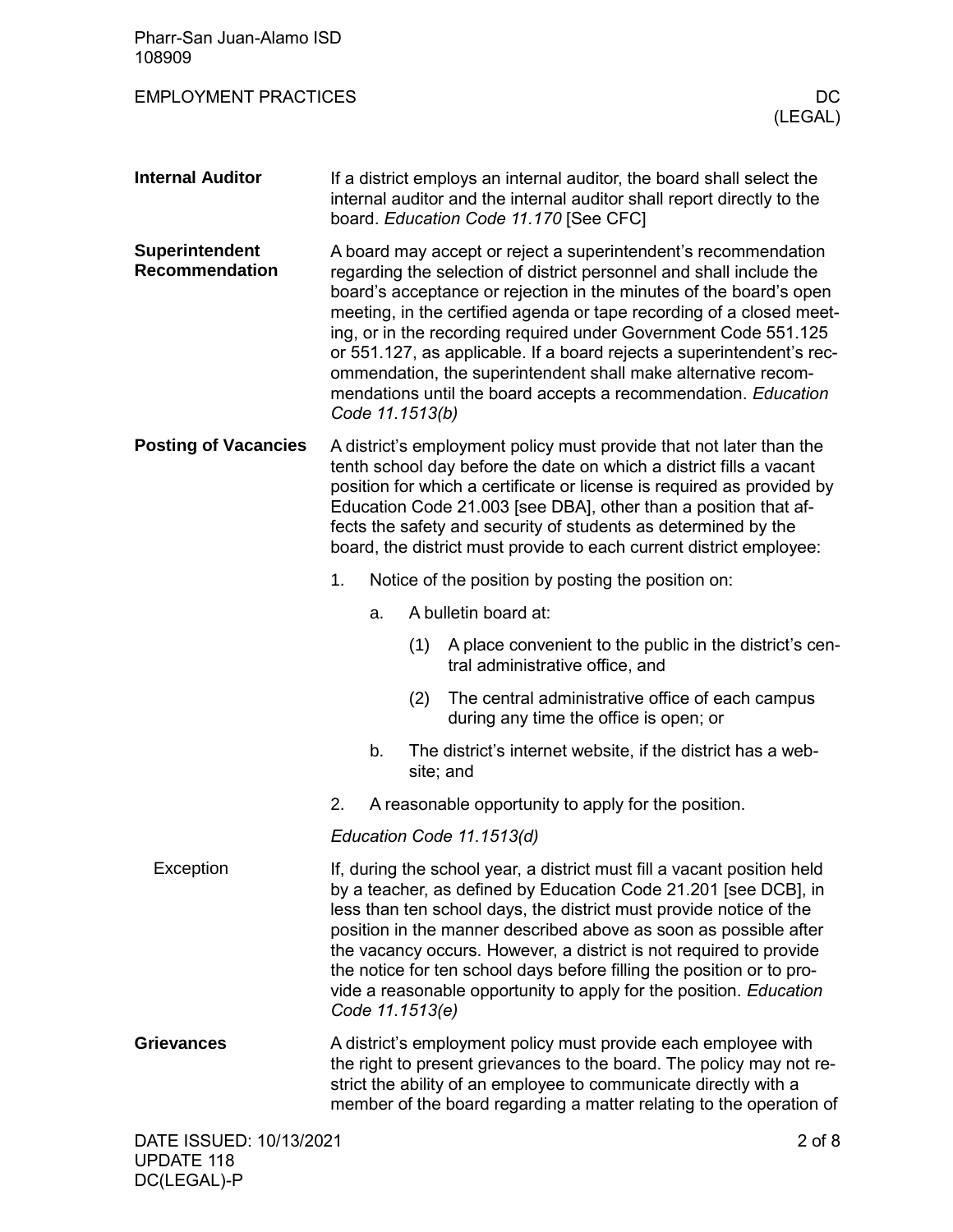## EMPLOYMENT PRACTICES DC

|                               | a district, except that the policy may prohibit ex parte communica-<br>tion relating to:                                                                                                                                                                                                                                                           |  |  |  |
|-------------------------------|----------------------------------------------------------------------------------------------------------------------------------------------------------------------------------------------------------------------------------------------------------------------------------------------------------------------------------------------------|--|--|--|
|                               | 1.<br>A hearing under Education Code Chapter 21, Subchapter E<br>(Term Contracts) or F (Hearing Examiners); and                                                                                                                                                                                                                                    |  |  |  |
|                               | 2.<br>Another appeal or hearing in which ex parte communication<br>would be inappropriate pending a final decision by the board.                                                                                                                                                                                                                   |  |  |  |
|                               | Education Code 11.1513(i)-(j) [See DGBA]                                                                                                                                                                                                                                                                                                           |  |  |  |
| <b>Transfers</b>              | A district's employment policy may include a provision for providing<br>each current district employee with an opportunity to participate in<br>a process for transferring to another school in or position with the<br>district. Education Code 11.1513(c)(3) [See DK]                                                                            |  |  |  |
| <b>Contract Employees</b>     | A district shall employ each classroom teacher, principal, librarian,<br>nurse, or school counselor under a probationary contract, a contin-<br>uing contract, or a term contract. A district is not required to employ<br>a person other than these listed employees under a probationary,<br>continuing, or term contract. Education Code 21.002 |  |  |  |
| <b>Classroom Teacher</b>      | "Classroom teacher" means an educator who is employed by a dis-<br>trict and who, not less than an average of four hours each day,<br>teaches in an academic instructional setting or a career and tech-<br>nology instructional setting. The term does not include a teacher's<br>aide or a full-time administrator. Education Code 5.001(2)      |  |  |  |
| Minimum Length of<br>Contract | A contract between a district and an educator must be for a mini-<br>mum of ten months of service. An educator employed under a ten-<br>month contract must provide a minimum of 187 days of service.<br>Education Code 21.401(a), (b)                                                                                                             |  |  |  |
| Proportionate<br>Reduction    | If a district anticipates providing less than 180 days of instruction<br>for students during a school year, as indicated by the district's aca-<br>demic calendar, the district may reduce the number of days of ser-<br>vice proportionately. A reduction by the district does not reduce an<br>educator's salary. Education Code 21.401(c-1)     |  |  |  |
| Commissioner<br>Waiver        | The commissioner of education may reduce the number of days of<br>service if disaster, flood, extreme weather conditions, fuel curtail-<br>ment, or another calamity causes the closing of schools. A reduc-<br>tion by the commissioner does not reduce an educator's salary. Ed-<br>ucation Code 21.401(c), 25.081(b)                            |  |  |  |
| <b>Educational Aides</b>      | A board shall establish a plan to encourage the hiring of educa-<br>tional aides who show a willingness to become certified teachers.<br>Education Code 54.363(f)                                                                                                                                                                                  |  |  |  |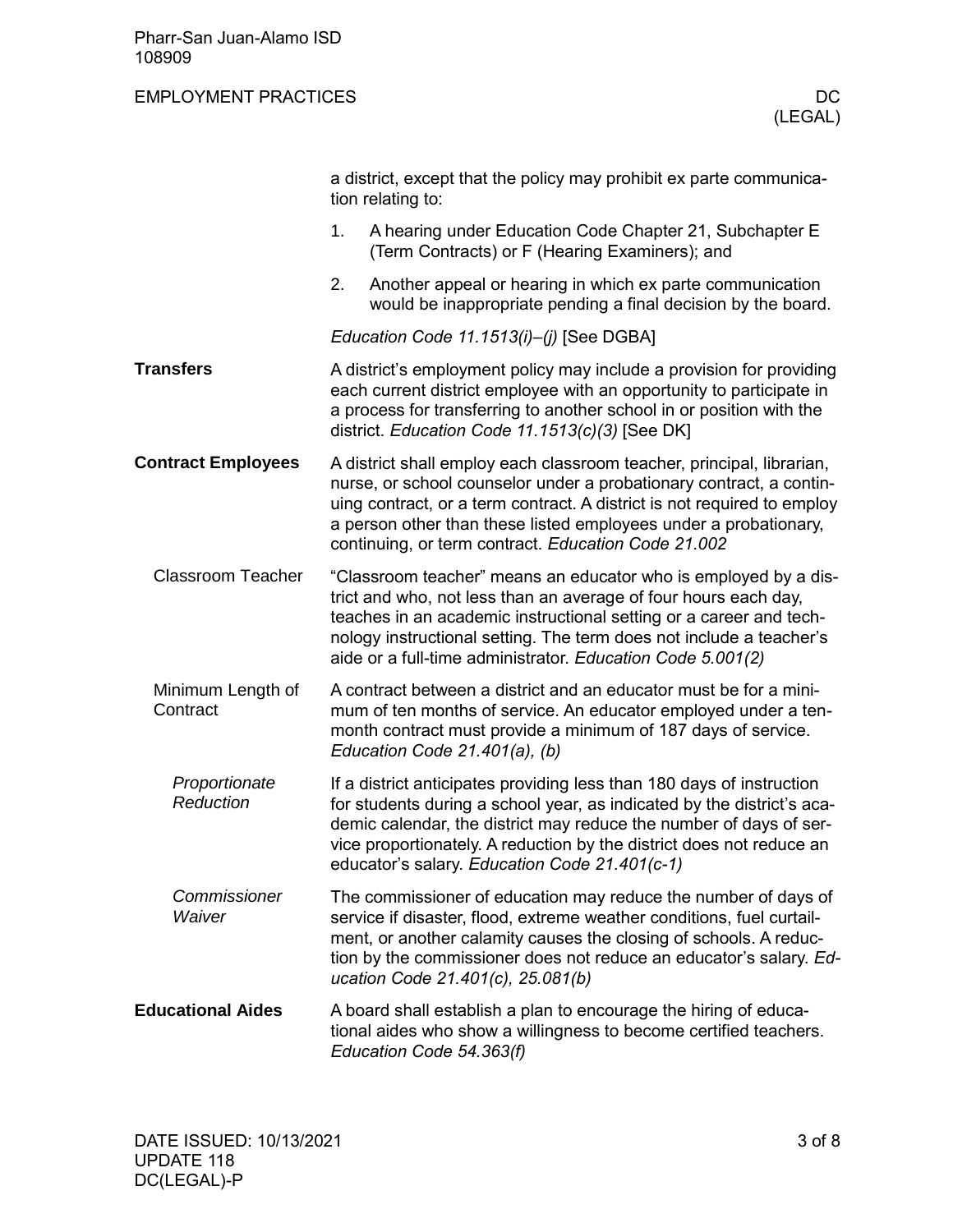Pharr-San Juan-Alamo ISD 108909

## EMPLOYMENT PRACTICES DC

| <b>Employment of</b><br><b>Retirees</b> | A district shall file a monthly certified statement of employment of a<br>retiree in the form and manner required by TRS. A district shall in-<br>form TRS of changes in status of the district that affect the district's<br>reporting responsibilities.                                                                                                                                                                                    |                                                             |                                                                                                                                                                                                                                                                                                                                                                                                                       |  |  |
|-----------------------------------------|----------------------------------------------------------------------------------------------------------------------------------------------------------------------------------------------------------------------------------------------------------------------------------------------------------------------------------------------------------------------------------------------------------------------------------------------|-------------------------------------------------------------|-----------------------------------------------------------------------------------------------------------------------------------------------------------------------------------------------------------------------------------------------------------------------------------------------------------------------------------------------------------------------------------------------------------------------|--|--|
|                                         |                                                                                                                                                                                                                                                                                                                                                                                                                                              | The certified statement must include information regarding: |                                                                                                                                                                                                                                                                                                                                                                                                                       |  |  |
|                                         | 1.                                                                                                                                                                                                                                                                                                                                                                                                                                           |                                                             | Employees of third party entities if the employees are service<br>or disability retirees who were first employed by the third party<br>entity on or after May 24, 2003, and are performing duties or<br>providing services on behalf of or for the benefit of the district<br>that employees of the district would otherwise perform or pro-<br>vide; and                                                             |  |  |
|                                         | 2.                                                                                                                                                                                                                                                                                                                                                                                                                                           |                                                             | Retirees who retired within twelve full, consecutive calendar<br>months of the month of the monthly certified statement and<br>are performing duties or providing services for or on behalf of<br>the district that employees of the district would otherwise per-<br>form or provide, and are:                                                                                                                       |  |  |
|                                         |                                                                                                                                                                                                                                                                                                                                                                                                                                              | a.                                                          | Waiving, deferring, or forgoing compensation for the ser-<br>vices or duties;                                                                                                                                                                                                                                                                                                                                         |  |  |
|                                         |                                                                                                                                                                                                                                                                                                                                                                                                                                              | b.                                                          | Performing the duties or providing the services as an in-<br>dependent contractor; or                                                                                                                                                                                                                                                                                                                                 |  |  |
|                                         |                                                                                                                                                                                                                                                                                                                                                                                                                                              | c.                                                          | Serving as a volunteer without compensation and per-<br>forming the same duties or providing the same services<br>for a reporting entity that the retiree performed or pro-<br>vided immediately before retiring and the retiree has an<br>agreement to perform those duties or provide those ser-<br>vices after the first 12 full, consecutive calendar months<br>after the retiree's effective date of retirement. |  |  |
|                                         | A district that fails to attain a completed status for the monthly certi-<br>fied statement as required by 34 Administrative Code 31.2 shall<br>pay to TRS, in addition to the required employer surcharges and<br>any applicable penalty interest on the unpaid amounts, the late fee<br>established in 34 Administrative Code 31.2(d) for each business<br>day that the monthly certified statement fails to attain a completed<br>status. |                                                             |                                                                                                                                                                                                                                                                                                                                                                                                                       |  |  |
|                                         | An administrator of a district who is responsible for filing the state-<br>ment, and who knowingly fails to file the statement, commits an of-<br>fense.                                                                                                                                                                                                                                                                                     |                                                             |                                                                                                                                                                                                                                                                                                                                                                                                                       |  |  |

*Gov't Code 824.6022, 825.403(k); 34 TAC 31.2*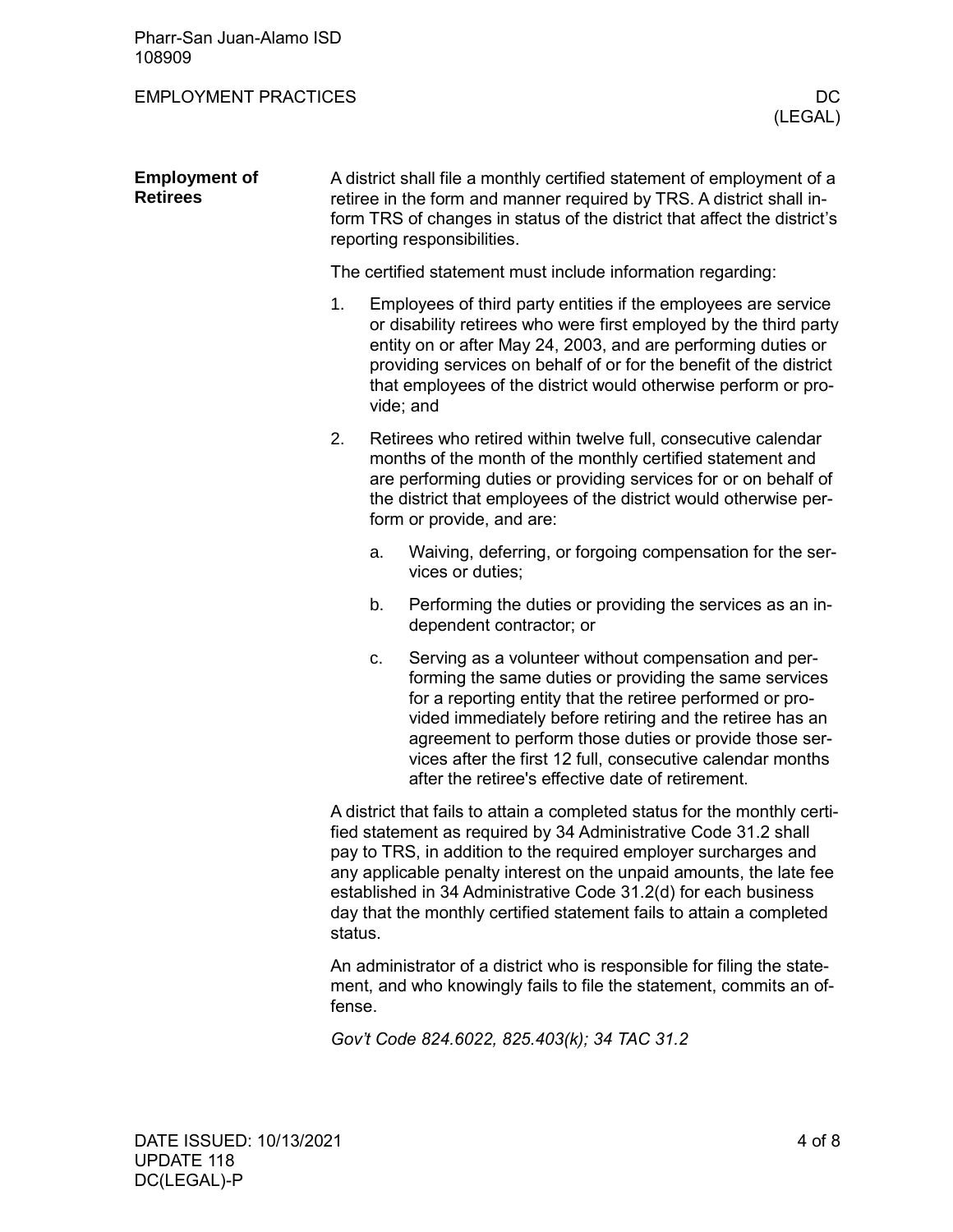| Pharr-San Juan-Alamo ISD<br>108909              |                                                                                                                                                                                                                                                                                                           |                                                                                                                                                                                                                                                                                                                                                                                                                                                                                                                                                                                                                                                                         |    |  |  |
|-------------------------------------------------|-----------------------------------------------------------------------------------------------------------------------------------------------------------------------------------------------------------------------------------------------------------------------------------------------------------|-------------------------------------------------------------------------------------------------------------------------------------------------------------------------------------------------------------------------------------------------------------------------------------------------------------------------------------------------------------------------------------------------------------------------------------------------------------------------------------------------------------------------------------------------------------------------------------------------------------------------------------------------------------------------|----|--|--|
| <b>EMPLOYMENT PRACTICES</b>                     |                                                                                                                                                                                                                                                                                                           | (LEGAL)                                                                                                                                                                                                                                                                                                                                                                                                                                                                                                                                                                                                                                                                 | DC |  |  |
| <b>Former Board</b><br><b>Member Employment</b> | A board member is prohibited from accepting employment with the<br>district until the first anniversary of the date the board member's<br>membership on a board ends. Education Code 11.063 [See BBC]                                                                                                     |                                                                                                                                                                                                                                                                                                                                                                                                                                                                                                                                                                                                                                                                         |    |  |  |
| <b>New Hires</b><br>I-9 Forms                   | A district shall ensure that an employee properly completes section<br>1— "Employee Information and Verification"—on Form I-9 at the<br>time of hire.                                                                                                                                                     |                                                                                                                                                                                                                                                                                                                                                                                                                                                                                                                                                                                                                                                                         |    |  |  |
|                                                 | A district must verify employment eligibility, pursuant to the Immi-<br>gration Reform and Control Act, and complete Form I-9 by the fol-<br>lowing dates:                                                                                                                                                |                                                                                                                                                                                                                                                                                                                                                                                                                                                                                                                                                                                                                                                                         |    |  |  |
|                                                 | 1.                                                                                                                                                                                                                                                                                                        | Within three business days of initial hiring. If a district hires an<br>individual for employment for a duration of less than three<br>business days, the district must verify employment at the time<br>of hire. A district shall not be deemed to have hired an individ-<br>ual if the individual is continuing in his or her employment and<br>has a reasonable expectation of employment at all times.<br>When a district rehires an individual, the district may, in lieu of<br>completing a new I-9, inspect a previously completed I-9 exe-<br>cuted within three years of the date of rehire, to determine<br>whether the individual is still eligible to work. |    |  |  |
|                                                 | 2.                                                                                                                                                                                                                                                                                                        | For an individual whose employment authorization expires,<br>not later than the date of expiration.                                                                                                                                                                                                                                                                                                                                                                                                                                                                                                                                                                     |    |  |  |
|                                                 |                                                                                                                                                                                                                                                                                                           | 8 C.F.R. 274a.2(b)(1)(ii), (iii), (vii), (viii)                                                                                                                                                                                                                                                                                                                                                                                                                                                                                                                                                                                                                         |    |  |  |
| New Hire Reporting                              | A district shall furnish to the Directory of New Hires (Texas Attorney<br>General's Office) a report that contains the name, address, and so-<br>cial security number of each newly hired employee. The report<br>shall also contain a district's name, address, and employer identifi-<br>cation number. |                                                                                                                                                                                                                                                                                                                                                                                                                                                                                                                                                                                                                                                                         |    |  |  |
|                                                 | A district may also provide, at its option, the employee's date of<br>hire, date of birth, expected salary or wages, and the district's pay-<br>roll address for mailing of notice to withhold child support.                                                                                             |                                                                                                                                                                                                                                                                                                                                                                                                                                                                                                                                                                                                                                                                         |    |  |  |
|                                                 | A district shall report new hire information on a Form W-4 or an<br>equivalent form, by first class mail, telephonically, electronically, or<br>by magnetic media, as determined by the district and in a format<br>acceptable to the attorney general.                                                   |                                                                                                                                                                                                                                                                                                                                                                                                                                                                                                                                                                                                                                                                         |    |  |  |
| <b>Deadline</b>                                 |                                                                                                                                                                                                                                                                                                           | New hire reports are due:                                                                                                                                                                                                                                                                                                                                                                                                                                                                                                                                                                                                                                               |    |  |  |
|                                                 | 1.                                                                                                                                                                                                                                                                                                        | Not later than 20 calendar days after the date a district hires<br>the employee; or                                                                                                                                                                                                                                                                                                                                                                                                                                                                                                                                                                                     |    |  |  |
|                                                 | 2.                                                                                                                                                                                                                                                                                                        | In the case of a district transmitting reports magnetically or<br>electronically, by two monthly transmissions (if necessary) not<br>less than 12 days nor more than 16 days apart.                                                                                                                                                                                                                                                                                                                                                                                                                                                                                     |    |  |  |
| DATE ISSUED: 10/13/2021                         |                                                                                                                                                                                                                                                                                                           | 5 of 8                                                                                                                                                                                                                                                                                                                                                                                                                                                                                                                                                                                                                                                                  |    |  |  |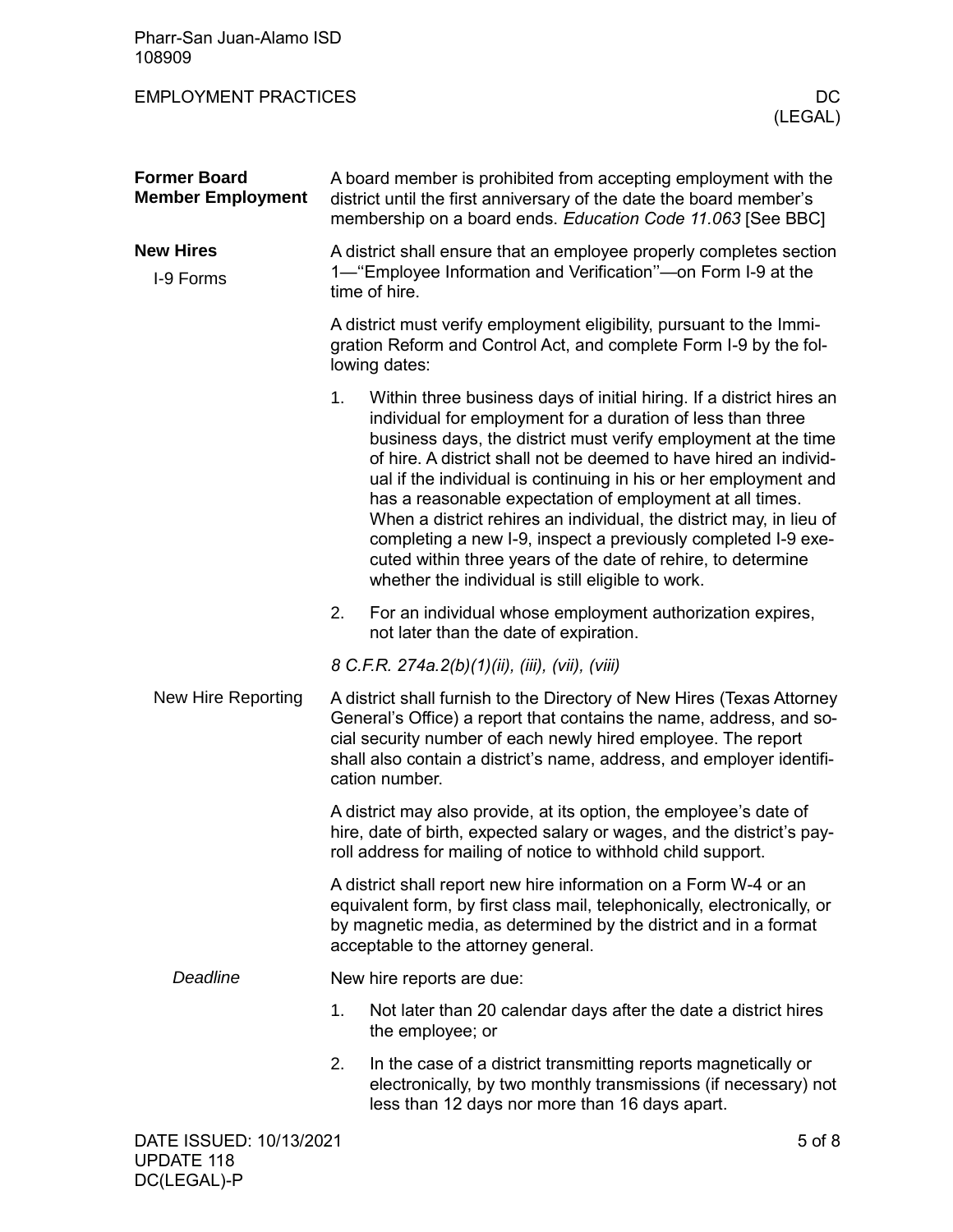| Pharr-San Juan-Alamo ISD<br>108909                                      |                                                                                                                                                                                                                                                                                                                                                                                                                                                                                  |                                                                                                                                                                                                                                                                               |  |
|-------------------------------------------------------------------------|----------------------------------------------------------------------------------------------------------------------------------------------------------------------------------------------------------------------------------------------------------------------------------------------------------------------------------------------------------------------------------------------------------------------------------------------------------------------------------|-------------------------------------------------------------------------------------------------------------------------------------------------------------------------------------------------------------------------------------------------------------------------------|--|
| <b>EMPLOYMENT PRACTICES</b>                                             |                                                                                                                                                                                                                                                                                                                                                                                                                                                                                  | <b>DC</b><br>(LEGAL)                                                                                                                                                                                                                                                          |  |
|                                                                         |                                                                                                                                                                                                                                                                                                                                                                                                                                                                                  | New hire reports shall be considered timely if postmarked by the<br>due date or, if filed electronically, upon receipt by the agency.                                                                                                                                         |  |
| <b>Penalties</b>                                                        |                                                                                                                                                                                                                                                                                                                                                                                                                                                                                  | A district that knowingly violates the new hire provisions may be lia-<br>ble for a civil penalty, as set forth at Family Code 234.105.                                                                                                                                       |  |
|                                                                         | Subch. I                                                                                                                                                                                                                                                                                                                                                                                                                                                                         | 42 U.S.C. 653a(b), (c); Family Code 234.101-.105; 1 TAC 55,                                                                                                                                                                                                                   |  |
| <b>Donations for</b><br><b>Supplemental</b><br><b>Educational Staff</b> | A district shall accept from a parent-teacher organization or associ-<br>ation recognized by the district a donation designated to fund sup-<br>plemental educational staff positions at a school campus and<br>spend the donation accepted for the designated purpose at the di-<br>rection of and within the time period specified by the school cam-<br>pus for which the donation was designated. This provision expires<br>September 1, 2025. Education Code 11.156(c), (d) |                                                                                                                                                                                                                                                                               |  |
| <b>Social Security</b><br><b>Numbers</b>                                | A board shall adopt a policy prohibiting the use of the social secu-<br>rity number of an employee of the district as an employee identifier<br>other than for tax purposes. Education Code 11.1514 [See DBA]                                                                                                                                                                                                                                                                    |                                                                                                                                                                                                                                                                               |  |
| <b>Federal Law</b>                                                      | A district shall not deny to any individual any right, benefit, or privi-<br>lege provided by law because of the individual's refusal to disclose<br>his or her social security number.                                                                                                                                                                                                                                                                                          |                                                                                                                                                                                                                                                                               |  |
| Exceptions                                                              | The federal law does not apply to:                                                                                                                                                                                                                                                                                                                                                                                                                                               |                                                                                                                                                                                                                                                                               |  |
|                                                                         | 1.                                                                                                                                                                                                                                                                                                                                                                                                                                                                               | Any disclosure that is required by federal statute. The United<br>States Internal Revenue Code provides that the social secu-<br>rity number issued to an individual for purposes of federal in-<br>come tax laws shall be used as the identifying number for tax-<br>payers; |  |
|                                                                         | 2.                                                                                                                                                                                                                                                                                                                                                                                                                                                                               | Any disclosure to a district maintaining a system of records in<br>existence and operating before January 1, 1975, if such dis-<br>closure was required under statute or regulation adopted be-<br>fore such date to verify the identity of an individual; or                 |  |
|                                                                         | 3.                                                                                                                                                                                                                                                                                                                                                                                                                                                                               | Any use for the purposes of establishing the identity of individ-<br>uals affected by any tax, general public assistance, driver's li-<br>cense, or motor vehicle registration law within a district's juris-<br>diction.                                                     |  |
| <b>Statement of Uses</b>                                                |                                                                                                                                                                                                                                                                                                                                                                                                                                                                                  | A district that requests disclosure of a social security number shall<br>inform that individual whether the disclosure is mandatory or volun-<br>tary, by what statutory authority such number is solicited, and what<br>uses will be made of it.                             |  |
|                                                                         |                                                                                                                                                                                                                                                                                                                                                                                                                                                                                  | Privacy Act of 1974, Pub. L. No. 93-579, Sec. 7, 88 Stat. 1896,<br>1897 (1974)                                                                                                                                                                                                |  |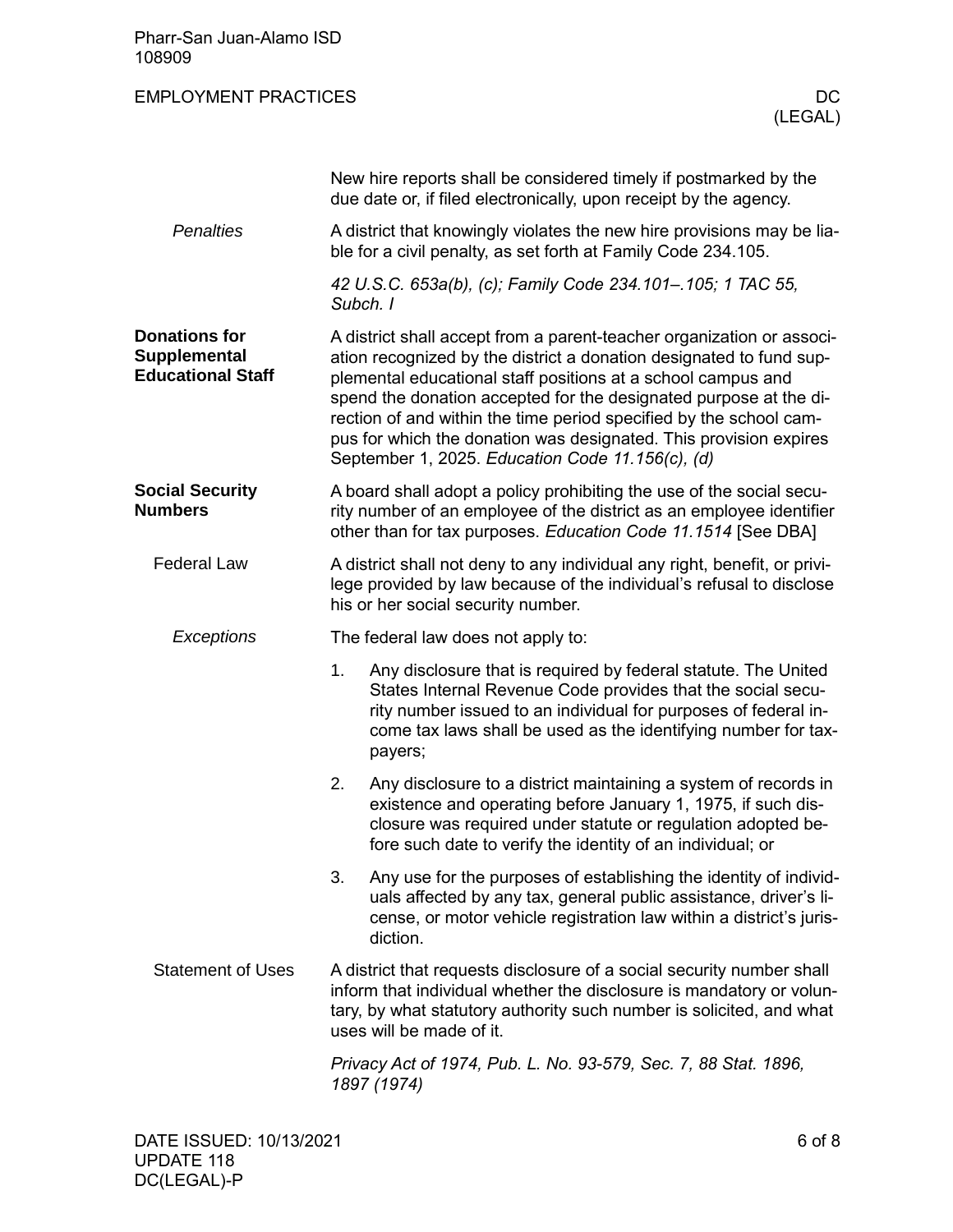Pharr-San Juan-Alamo ISD 108909

EMPLOYMENT PRACTICES DC

| <b>Employment</b><br><b>Assistance</b><br><b>Prohibited</b><br><b>Federal Law</b> | A district that receives Title I funds shall have regulations or poli-<br>cies that prohibit any individual who is a school employee, contrac-<br>tor, or agent, or a district, from assisting a school employee in ob-<br>taining a new job, apart from the routine transmission of<br>administrative and personnel files, if the individual or district knows,<br>or has probable cause to believe, that such school employee en-<br>gaged in sexual misconduct regarding a minor or student in viola-<br>tion of the law. |                                                                                                                                                                                                                                                                                                                                                                                                                                                                                                                                 |  |  |  |
|-----------------------------------------------------------------------------------|------------------------------------------------------------------------------------------------------------------------------------------------------------------------------------------------------------------------------------------------------------------------------------------------------------------------------------------------------------------------------------------------------------------------------------------------------------------------------------------------------------------------------|---------------------------------------------------------------------------------------------------------------------------------------------------------------------------------------------------------------------------------------------------------------------------------------------------------------------------------------------------------------------------------------------------------------------------------------------------------------------------------------------------------------------------------|--|--|--|
|                                                                                   |                                                                                                                                                                                                                                                                                                                                                                                                                                                                                                                              | This requirement shall not apply if the information giving rise to<br>probable cause has been properly reported to a law enforcement<br>agency with jurisdiction over the alleged misconduct; and has been<br>properly reported to any other authorities as required by federal,<br>state, or local law, including Title IX of the Education Amendments<br>of 1972 (20 U.S.C. 1681 et seq.) and the implementing regulations<br>under Part 106 of Title 34, Code of Federal Regulations, or any<br>succeeding regulations; and: |  |  |  |
|                                                                                   | 1.                                                                                                                                                                                                                                                                                                                                                                                                                                                                                                                           | The matter has been officially closed or the prosecutor or po-<br>lice with jurisdiction over the alleged misconduct has investi-<br>gated the allegations and notified school officials that there is<br>insufficient information to establish probable cause that the<br>school employee engaged in sexual misconduct regarding a<br>minor or student in violation of the law;                                                                                                                                                |  |  |  |
|                                                                                   | 2.                                                                                                                                                                                                                                                                                                                                                                                                                                                                                                                           | The school employee has been charged with and acquitted or<br>otherwise exonerated of the alleged misconduct; or                                                                                                                                                                                                                                                                                                                                                                                                                |  |  |  |
|                                                                                   | 3.                                                                                                                                                                                                                                                                                                                                                                                                                                                                                                                           | The case or investigation remains open and there have been<br>no charges filed against, or indictment of, the school em-<br>ployee within four years of the date on which the information<br>was reported to a law enforcement agency.                                                                                                                                                                                                                                                                                          |  |  |  |
|                                                                                   | 20 U.S.C 7926 [See also CJ]                                                                                                                                                                                                                                                                                                                                                                                                                                                                                                  |                                                                                                                                                                                                                                                                                                                                                                                                                                                                                                                                 |  |  |  |
| <b>State Law</b>                                                                  | SBEC may suspend or revoke a certificate, impose other sanctions<br>against the person, or refuse to issue a certificate to the person if:                                                                                                                                                                                                                                                                                                                                                                                   |                                                                                                                                                                                                                                                                                                                                                                                                                                                                                                                                 |  |  |  |
|                                                                                   | 1.                                                                                                                                                                                                                                                                                                                                                                                                                                                                                                                           | The person assists another person in obtaining employment<br>at a school district, private school, or open-enrollment charter<br>school, other than by the routine transmission of administra-<br>tive and personnel files; and                                                                                                                                                                                                                                                                                                 |  |  |  |
|                                                                                   | 2.                                                                                                                                                                                                                                                                                                                                                                                                                                                                                                                           | The person knew that the other person has previously en-<br>gaged in sexual misconduct with a minor or student in viola-<br>tion of the law.                                                                                                                                                                                                                                                                                                                                                                                    |  |  |  |